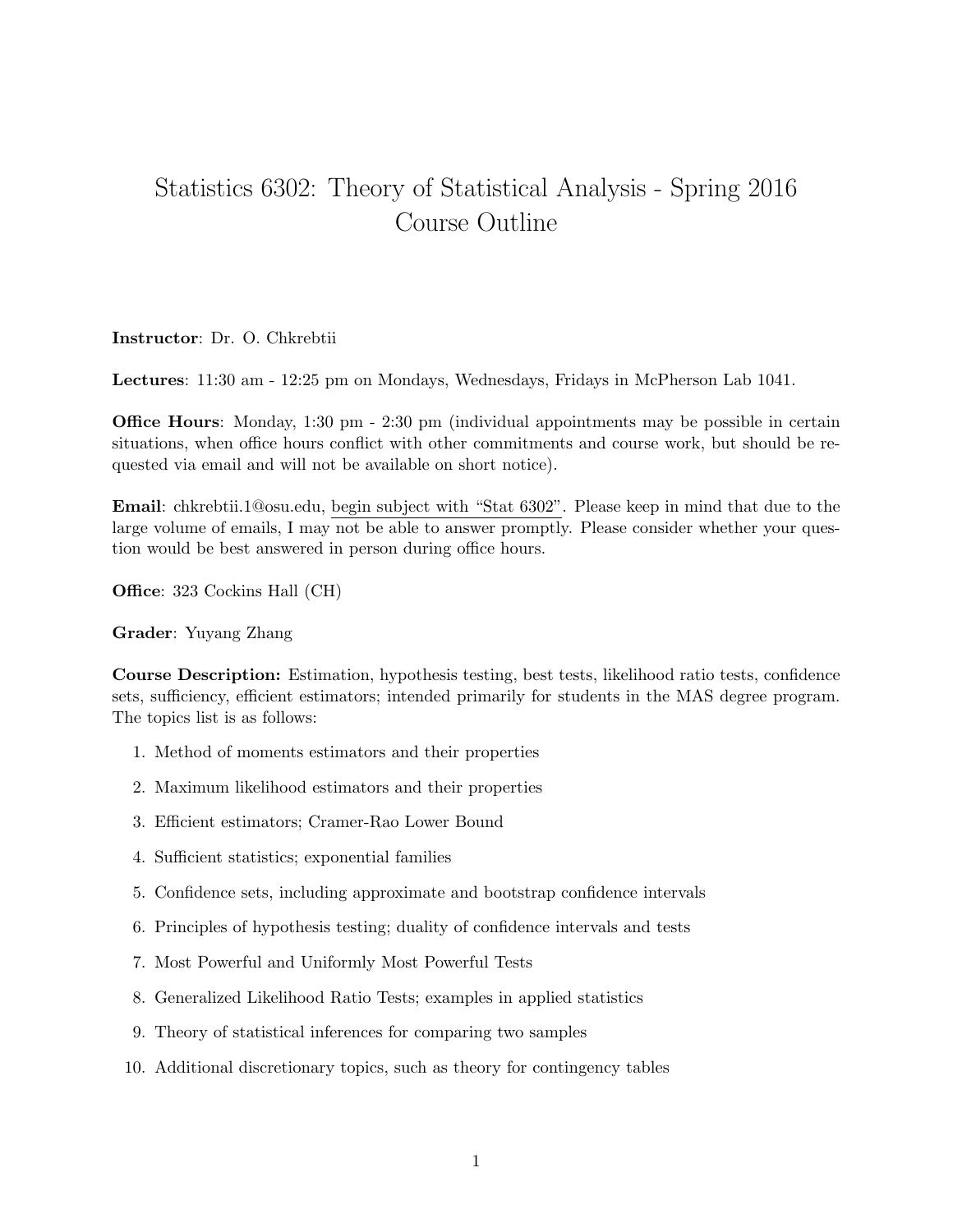Prerequisites: Stat 6301 or Stat 610 or Stat 6801 or Stat 620 or permission of the instructor.

Exclusions: Not open to students with credit for Stat 6802 or Stat 621 or Stat 622 or Stat 623.

Course Website: carmen.osu.edu (login with your web ID). Important announcements, course materials, homework problems and solutions, computing references, and other information about the class are posted on the course website.

Textbook: John A. Rice. *Mathematical Statistics and Data Analysis* (Third Edition). Duxbury, 2007.

Course Materials: Partial notes will be posted on Carmen on the day before each class. These consist of a notes containing blank spaces, which I will fill in during the lecture. I will not share the marked-up slides, so please make arrangements with your classmates to obtain any missed class material.

Homework and Project Assignments: You may discuss the problems with each other in general terms, but you must write your own homework solutions. Late submissions will absolutely not be accepted. Starting and trying to get help early will be helpful. Academic misconduct of any sort will not be tolerated. Please review OSU's policies at http://studentaffairs.osu.edu/csc/.

Test and Assignment Policy: Absolutely no late assignment submissions will be accepted. Electronic assignment submissions will not be accepted. Missed tests or exams require formal documentation specifically stating that the test/exam was missed for this reason.

Special Considerations: If a situation exists or arises that you think may hinder your progress in this class, you must notify me as soon as possible.

Advising: For questions related to prerequisites and course suggestions, please contact the Statistics Department's Graduate Studies Associate, Scott Bryant (bryant.1301@stat.osu.edu).

Academic Misconduct: It is the responsibility of the Committee on Academic Misconduct to investigate or establish procedures for the investigation of all reported cases of student academic misconduct. The term "academic misconduct includes all forms of student academic misconduct wherever committed; illustrated by, but not limited to, cases of plagiarism and dishonest practices in connection with examinations. Instructors shall report all instances of alleged academic misconduct to the committee (Faculty Rule 3335-5-487). For additional information, see the Code of Student Conduct http://studentlife.osu.edu/csc/.

Disability Services: Students with disabilities that have been certified by the Office for Disability Services will be appropriately accommodated and should inform the instructor as soon as possible of their needs. The Office for Disability Services is located in 150 Pomerene Hall, 1760 Neil Avenue; telephone 292-3307, TDD 292-0901; http://www.ods.ohio-state.edu/.